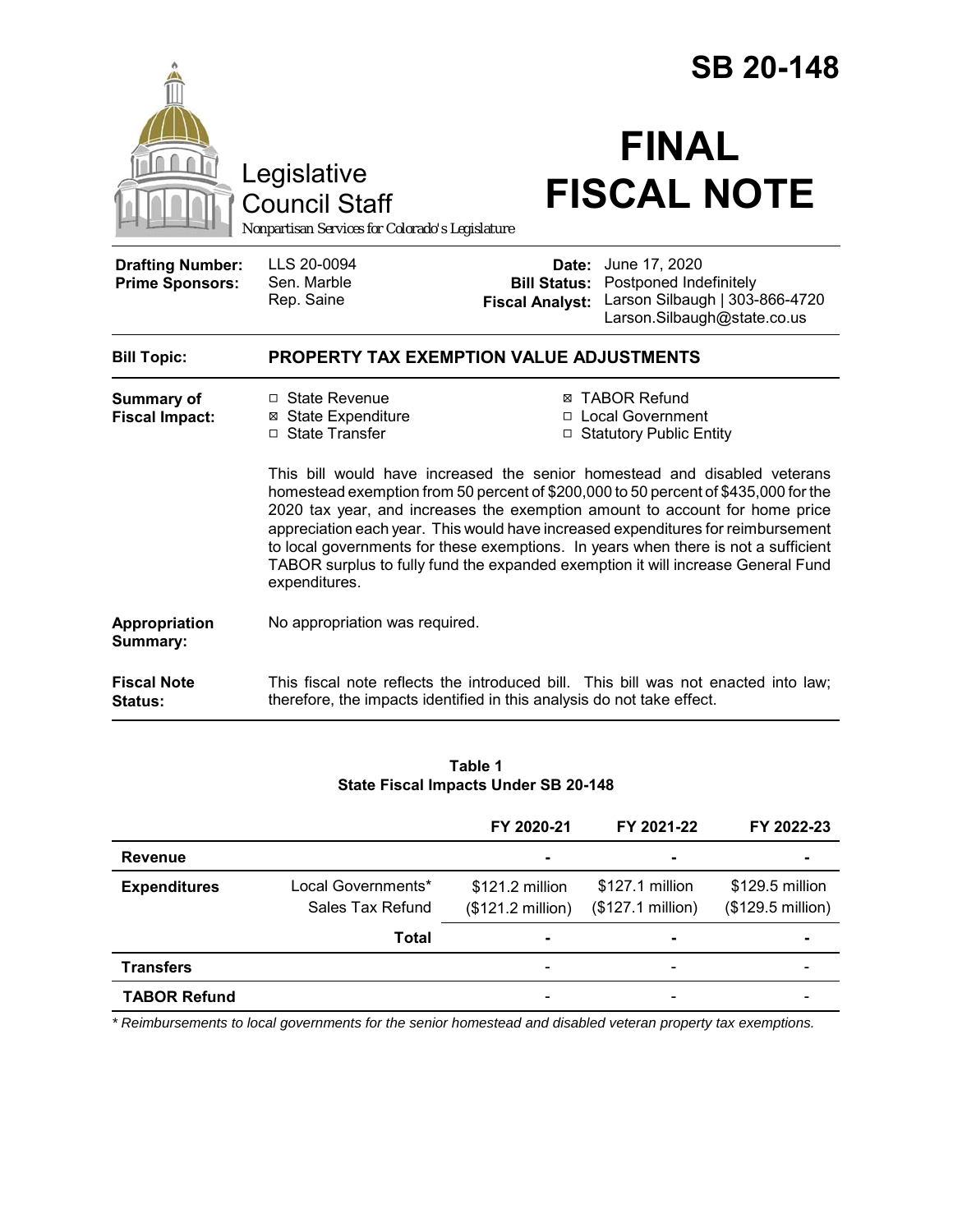June 17, 2020

### **Summary of Legislation**

This bill increases the senior homestead and disabled veterans homestead exemptions (homestead exemption) from 50 percent of \$200,000 to 50 percent of \$435,000 for the 2020 tax year, and increases the exemption amount to account for home price appreciation each year.

The Property Tax Administrator determines the change in the average home price each year while excluding new construction. This amount will be used to determine home price appreciation.

### **Background**

Under current law, the homestead exemption reduces the actual value of a qualifying home for property taxation by 50 percent, up to a maximum of \$100,000. For example, a home with an actual value of \$150,000 is taxed as if it were worth \$75,000, and a home with an actual value of \$500,000 is taxed as if it were worth \$400,000 using the maximum exemption.

**Local government reimbursements.** The state is required to reimbursement local governments for the revenue reduction attributable to these exemptions. These reimbursements are made as expenditures from the state General Fund.

**TABOR refund mechanisms.** SB17-267 made reimbursements to local governments for the property tax exemptions a TABOR refund mechanism. Under this mechanism, a TABOR surplus in one year (e.g., FY 2019-20) is set aside to fund these reimbursements in the following year (e.g., the 2020 tax year, or FY 2020-21). There are currently three refund mechanisms under current law. After fully funding local government reimbursements for the exemptions, any remaining TABOR refunds are returned to taxpayers by a temporary income tax rate reduction (if there is sufficient revenue) and a sales tax refund made on taxpayers income tax forms. For more information, see the December 2019 Legislative Council Staff forecast of the TABOR outlook.

**Senior homestead exemption.** A homeowner is eligible to claim the senior homestead exemption if he or she meets the following requirements:

- the homeowner is 65 years old as of January 1 of the tax year; and
- the homeowner has occupied the home as his or her primary residence for at least ten years.

**Disabled veteran homestead exemption.** A disabled veteran is eligible to claim the disabled veterans homestead exemption if he or she is rated permanently disabled by the U.S. Department of Veterans Affairs, and owned and occupied the property as their primary residence on January 1st of the year in which they apply for the exemption.

### **State Expenditures**

The bill increases expenditures for the homestead exemption by \$121.2 million in FY 2020-21, \$127.1 million in FY 2021-22, and \$129.5 million in FY 2022-23. Based on the December Legislative Council Staff forecast, the increased expenditures are expected to be paid from the prior year's TABOR refund obligation and are not expected to impact the amount of revenue available for the General Fund budget. However, if revenue subject to TABOR comes in lower than expected, the bill may result in an increase in General Fund expenditures in one or more years. In future years when there is not a sufficient TABOR surplus to fully fund the senior and disabled veterans homestead exemptions, this bill will increase the General Fund expenditures.